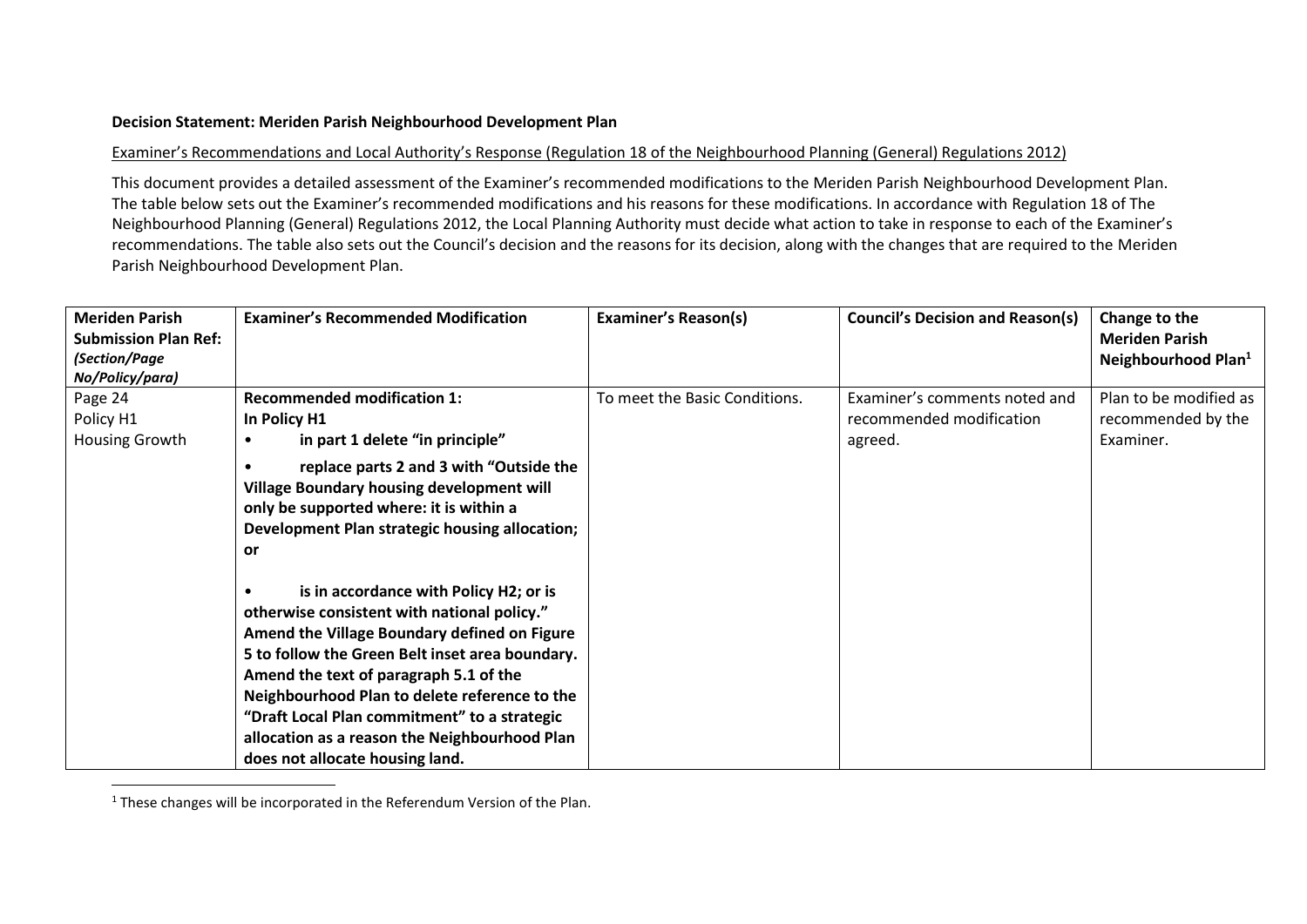| <b>Meriden Parish</b><br><b>Submission Plan Ref:</b><br>(Section/Page<br>No/Policy/para) | <b>Examiner's Recommended Modification</b>                                                                                                                                                                                          | <b>Examiner's Reason(s)</b>   | <b>Council's Decision and Reason(s)</b>                              | Change to the<br><b>Meriden Parish</b><br>Neighbourhood Plan <sup>1</sup> |
|------------------------------------------------------------------------------------------|-------------------------------------------------------------------------------------------------------------------------------------------------------------------------------------------------------------------------------------|-------------------------------|----------------------------------------------------------------------|---------------------------------------------------------------------------|
|                                                                                          | Amend the legend to Figure 5, and the title and<br>legend of Figure 7, to clarify the "Proposed<br>Housing Allocation 10, West of Meriden,<br>Meriden" relates to the emerging Draft Local<br>Plan and not the Neighbourhood Plan.  |                               |                                                                      |                                                                           |
| Page 31<br>Policy H2<br><b>Local Needs Housing</b>                                       | <b>Recommended modification 2:</b><br>In Policy H2<br>replace "village boundary of Meriden"<br>with "Village Boundary outlined on Figure 5"                                                                                         | To meet the Basic Conditions. | Examiner's comments noted and<br>recommended modification<br>agreed. | Plan to be modified as<br>recommended by the<br>Examiner.                 |
|                                                                                          | replace part 1a) with "The latest<br>Housing Needs Survey identifies a proven, and<br>as yet unmet, local need that can be viably and<br>feasibly met;"                                                                             |                               |                                                                      |                                                                           |
|                                                                                          | in part 1b) after Meriden insert "and<br>the proven need cannot be met through<br>affordable housing provision on an allocated<br>housing site"                                                                                     |                               |                                                                      |                                                                           |
| Page 35<br>Policy H3<br><b>Housing Design</b>                                            | <b>Recommended modification 3:</b><br>In Policy H3<br>after "Design Statement" insert "as<br>updated, and insofar as it has not been<br>superseded by later national and strategic<br>policy"<br>delete design principles a) and c) | To meet the Basic Conditions. | Examiner's comments noted and<br>recommended modification<br>agreed. | Plan to be modified as<br>recommended by the<br>Examiner.                 |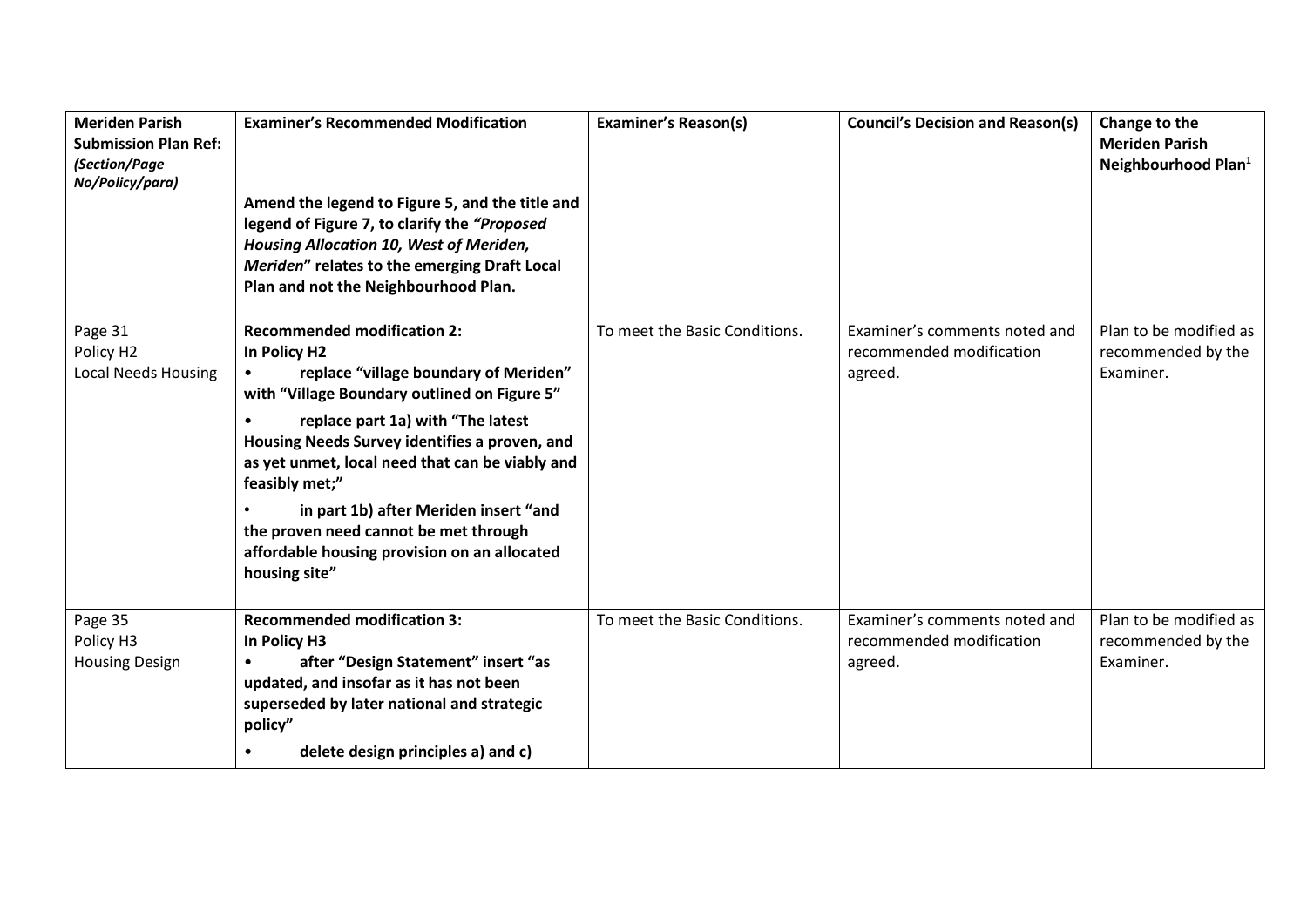| <b>Meriden Parish</b><br><b>Submission Plan Ref:</b><br>(Section/Page<br>No/Policy/para) | <b>Examiner's Recommended Modification</b>                                                                                                                                                                                                                                                                                                                                                                                   | <b>Examiner's Reason(s)</b>   | <b>Council's Decision and Reason(s)</b>                              | Change to the<br><b>Meriden Parish</b><br>Neighbourhood Plan <sup>1</sup> |
|------------------------------------------------------------------------------------------|------------------------------------------------------------------------------------------------------------------------------------------------------------------------------------------------------------------------------------------------------------------------------------------------------------------------------------------------------------------------------------------------------------------------------|-------------------------------|----------------------------------------------------------------------|---------------------------------------------------------------------------|
|                                                                                          | in d) delete "(Policy P15 Securing<br>$\bullet$<br>Design Quality in Solihull's Draft Local Plan)"<br>replace part f) with "It is demonstrated<br>the proposal will not necessitate regular on-<br>road parking."<br>replace "where necessary will be<br>expected to" with "must"<br>Adjust Appendix 2 to display the Parish Design<br>Statement as updated including text from<br>paragraph 5.7.2 of the Neighbourhood Plan |                               |                                                                      |                                                                           |
| Page 43<br>Policy NE1<br><b>Valued Landscapes</b>                                        | <b>Recommended modification 4:</b><br><b>In Policy NE1</b><br>delete parts 1 and 3<br>$\bullet$<br>in part 2 replace "encouraged" with<br>"supported"<br>replace the Policy title with<br>"Landscape"                                                                                                                                                                                                                        | To meet the Basic Conditions. | Examiner's comments noted and<br>recommended modification<br>agreed. | Plan to be modified as<br>recommended by the<br>Examiner.                 |
| Page 52<br>Policy NE2<br>Biodiversity                                                    | <b>Recommended modification 5:</b><br><b>In Policy NE2</b><br>replace b) with "create new ecological<br>habitats and networks;"<br>delete the final sentence<br>$\bullet$                                                                                                                                                                                                                                                    | To meet the Basic Conditions. | Examiner's comments noted and<br>recommended modification<br>agreed. | Plan to be modified as<br>recommended by the<br>Examiner.                 |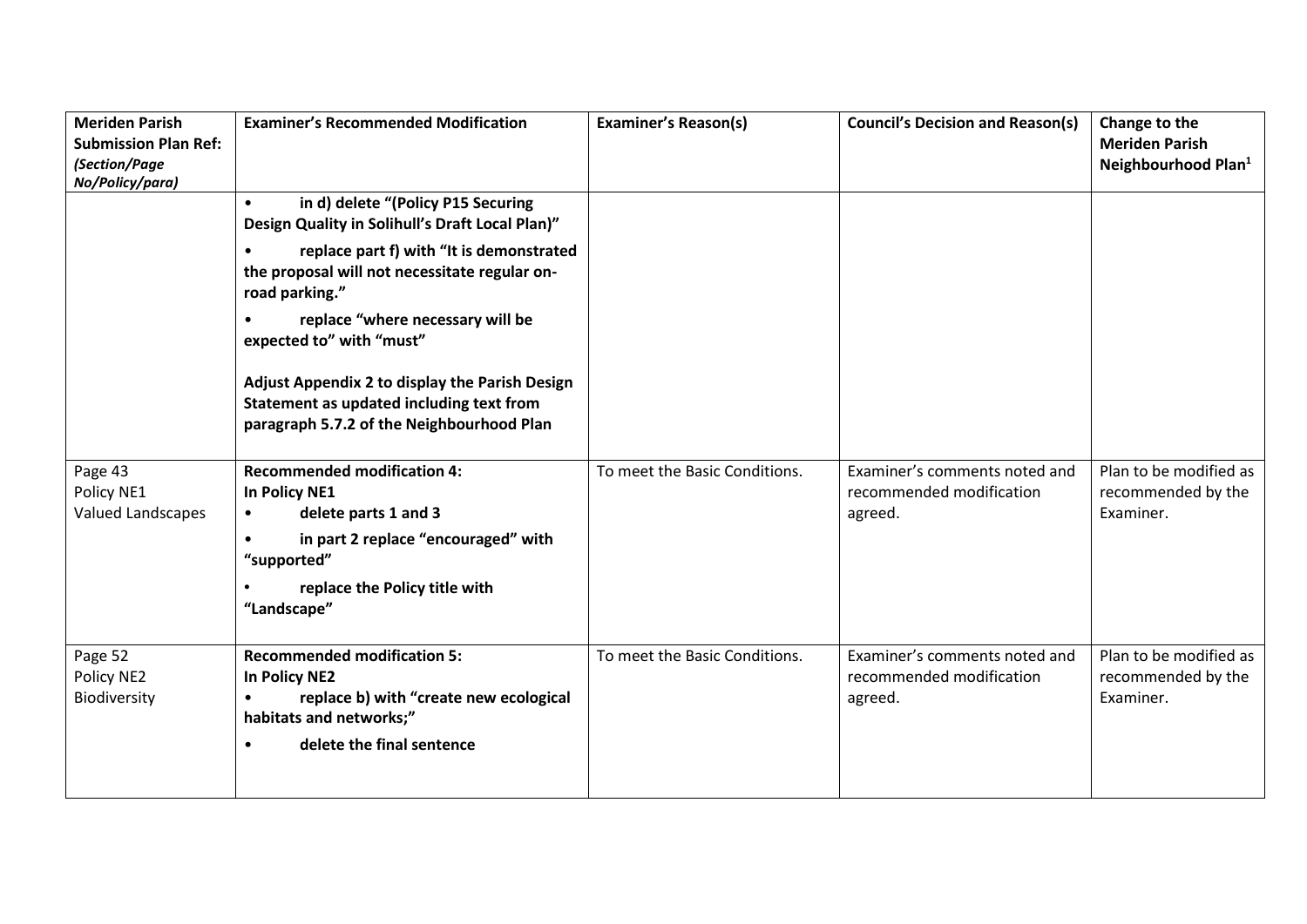| <b>Meriden Parish</b><br><b>Submission Plan Ref:</b><br>(Section/Page<br>No/Policy/para) | <b>Examiner's Recommended Modification</b>                                                                                                                                                                                                                                                       | <b>Examiner's Reason(s)</b>   | <b>Council's Decision and Reason(s)</b>                               | Change to the<br><b>Meriden Parish</b><br>Neighbourhood Plan <sup>1</sup> |
|------------------------------------------------------------------------------------------|--------------------------------------------------------------------------------------------------------------------------------------------------------------------------------------------------------------------------------------------------------------------------------------------------|-------------------------------|-----------------------------------------------------------------------|---------------------------------------------------------------------------|
| Page 59<br>Policy NE3<br>Green Infrastructure                                            | <b>Recommended modification 6:</b><br>In Policy NE3<br>replace "will be expected to" with<br>$\bullet$<br>"must"<br>after "following ways" insert<br>"wherever possible"<br>in b) c) and h) replace "encouraged"<br>$\bullet$<br>with "supported"<br>in f) replace "encourage" with<br>"include" | To meet the Basic Conditions. | Examiner's comments noted and<br>recommended modifications<br>agreed. | Plan to be modified as<br>recommended by the<br>Examiner.                 |
|                                                                                          | replace g) with "When constructing<br>boundaries, built walls and fences should only<br>be used if it is demonstrated use of native<br>hedge species is not possible"                                                                                                                            |                               |                                                                       |                                                                           |
|                                                                                          | replace h) with "Species-rich<br>$\bullet$<br>hedgerows must be retained unless removal is<br>necessary, for example to form a site access.<br>Establishment of new native hedges is<br>supported."                                                                                              |                               |                                                                       |                                                                           |
|                                                                                          | delete part i)<br>$\bullet$<br>in j) replace "demonstration" with<br>"demonstrate" and delete "located in the<br>Neighbourhood Area"                                                                                                                                                             |                               |                                                                       |                                                                           |
| Pages 62<br>Policy NE4                                                                   | <b>Recommended modification 7:</b><br>In Policy NE4                                                                                                                                                                                                                                              | To meet the Basic Conditions. | Examiner's comments noted and<br>recommended modifications<br>agreed. | Plan to be modified as<br>recommended by the<br>Examiner.                 |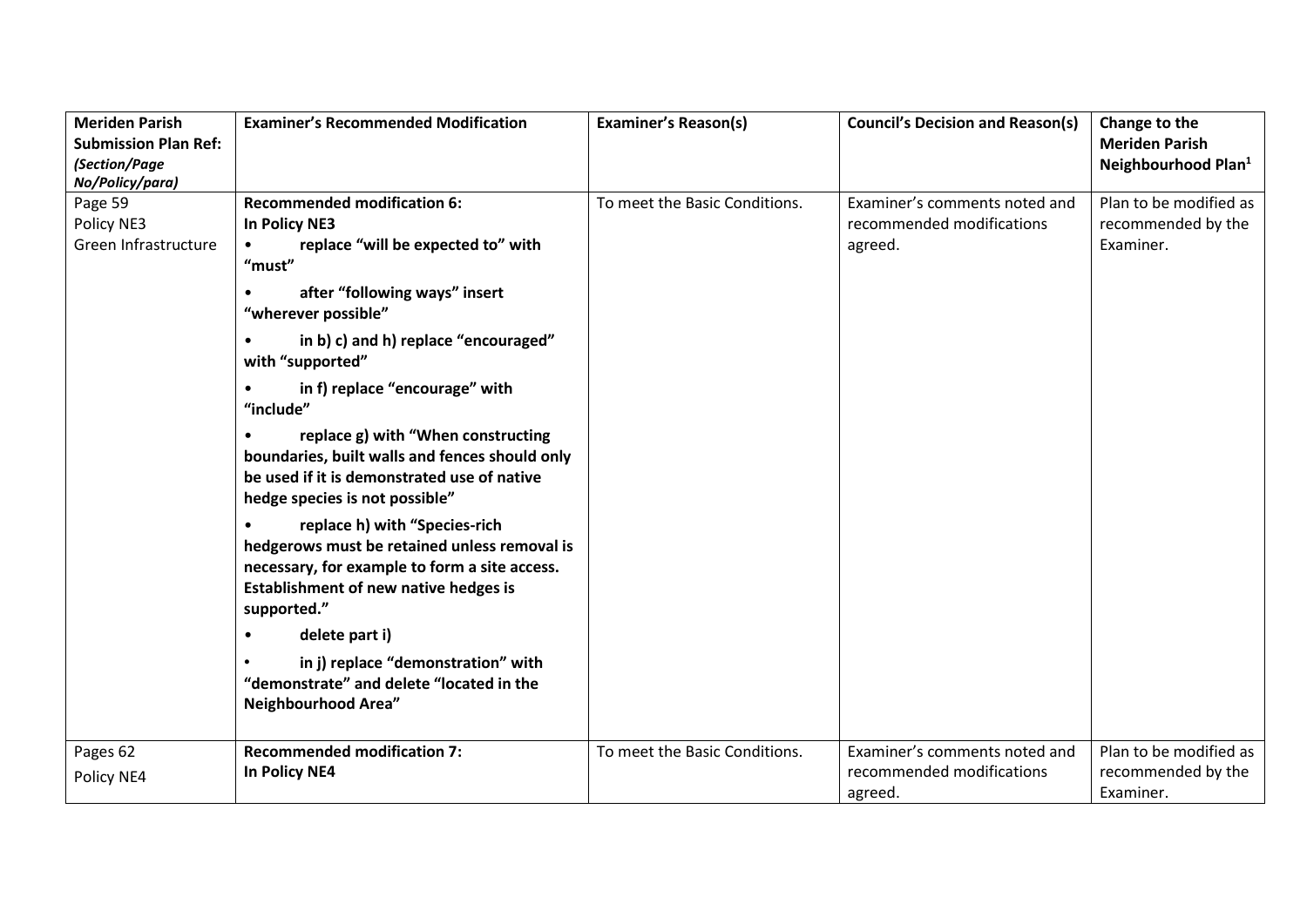| <b>Meriden Parish</b><br><b>Submission Plan Ref:</b><br>(Section/Page<br>No/Policy/para) | <b>Examiner's Recommended Modification</b>                                                                                                                                                                                                                                                                                                                                                                | <b>Examiner's Reason(s)</b>   | <b>Council's Decision and Reason(s)</b>                                                                           | Change to the<br><b>Meriden Parish</b><br>Neighbourhood Plan <sup>1</sup> |
|------------------------------------------------------------------------------------------|-----------------------------------------------------------------------------------------------------------------------------------------------------------------------------------------------------------------------------------------------------------------------------------------------------------------------------------------------------------------------------------------------------------|-------------------------------|-------------------------------------------------------------------------------------------------------------------|---------------------------------------------------------------------------|
| <b>Priority Habitats</b>                                                                 | delete "Where appropriate" and<br>$\bullet$<br>"within the Neighbourhood Area"<br>after "must" insert "demonstrate<br>opportunities have been taken to"                                                                                                                                                                                                                                                   |                               |                                                                                                                   |                                                                           |
| Pages 67<br>Policy NE5<br>Flooding and<br>Drainage                                       | <b>Recommended modification 8:</b><br>In Policy NE5<br>delete part 1<br>$\bullet$<br>after "set back" delete "development"<br>$\bullet$<br>and before "watercourses" delete "the"<br>after "floodplain" continue "unless it is<br>demonstrated a narrower buffer zone is<br>sufficient"<br>insert "flood" before "mitigation"<br>$\bullet$<br>replace "encouraged, where<br>appropriate" with "supported" | To meet the Basic Conditions. | Examiner's comments noted and<br>recommended modifications<br>agreed for the purposes of clarity<br>and accuracy. | Plan to be modified as<br>recommended by the<br>Examiner.                 |
| Page 70<br>Policy NE6<br>Renewable and Low<br>Carbon Energy                              | <b>Recommended modification 9:</b><br>In Policy NE6<br>delete "in principle" and "normally"<br>$\bullet$<br>delete part 3<br>$\bullet$<br>replace part 4 with "Proposals for new<br>dwellings that incorporate facilities to enable<br>the charging of electric vehicles in safe,                                                                                                                         | To meet the Basic Conditions. | Examiner's comments noted and<br>recommended modifications<br>agreed.                                             | Plan to be modified as<br>recommended by the<br>Examiner.                 |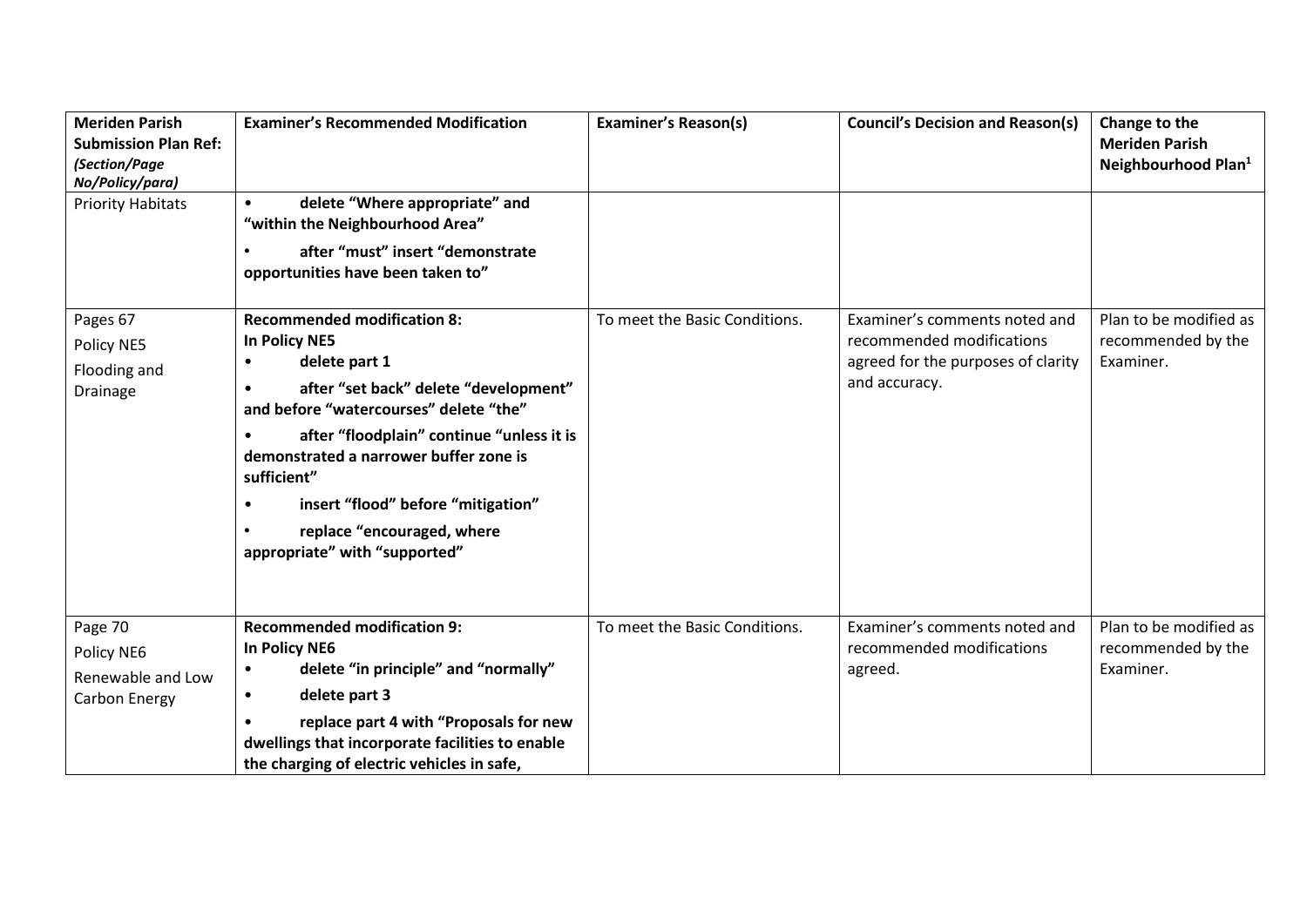| <b>Meriden Parish</b><br><b>Submission Plan Ref:</b><br>(Section/Page<br>No/Policy/para) | <b>Examiner's Recommended Modification</b>                                                                                                                                                                        | <b>Examiner's Reason(s)</b>                                          | <b>Council's Decision and Reason(s)</b>                               | Change to the<br><b>Meriden Parish</b><br>Neighbourhood Plan <sup>1</sup> |
|------------------------------------------------------------------------------------------|-------------------------------------------------------------------------------------------------------------------------------------------------------------------------------------------------------------------|----------------------------------------------------------------------|-----------------------------------------------------------------------|---------------------------------------------------------------------------|
|                                                                                          | accessible and convenient locations will be<br>supported."                                                                                                                                                        |                                                                      |                                                                       |                                                                           |
| Pages 72<br>Policy BE1<br>Responding to Local<br>Character                               | <b>Recommended modification 10:</b><br>In Policy BE1 delete parts b) e) and i)                                                                                                                                    | To meet the Basic Conditions.                                        | Examiner's comments noted and<br>recommended modifications<br>agreed. | Plan to be modified as<br>recommended by the<br>Examiner.                 |
| Page 76<br>Policy BE2<br>Use of Brownfield<br>Land                                       | <b>Recommended modification 11:</b><br>In Policy BE2 delete part f)                                                                                                                                               | To meet the Basic Conditions.                                        | Examiner's comments noted and<br>recommended modifications<br>agreed. | Plan to be modified as<br>recommended by the<br>Examiner.                 |
| Page 77<br>Policy BE3<br><b>Designated Heritage</b><br>Assets                            | <b>Recommended modification 12:</b><br><b>Delete Policy BE3</b>                                                                                                                                                   | To meet the Basic Conditions and<br>have regard for national policy. | Examiner's comments noted and<br>recommended modifications<br>agreed. | Plan to be modified as<br>recommended by the<br>Examiner.                 |
| Page 87<br>Policy BE4<br><b>Promoting Walking</b><br>and Cycling                         | <b>Recommended modification 13:</b><br>In Policy BE4 replace "prioritised" with<br>"facilitated"                                                                                                                  | To meet the Basic Conditions.                                        | Examiner's comments noted and<br>recommended modifications<br>agreed. | Plan to be modified as<br>recommended by the<br>Examiner.                 |
| Page 88<br>Policy BE5<br>Advertisements                                                  | <b>Recommended modification 14:</b><br>In Policy BE5<br>replace "40" with "45" on both<br>$\bullet$<br>occasions<br>replace "encourage" with "support"<br>$\bullet$<br>delete principle 2c)<br>٠<br>delete part 4 | To meet the Basic Conditions.                                        | Examiner's comments noted and<br>recommended modifications<br>agreed. | Plan to be modified as<br>recommended by the<br>Examiner.                 |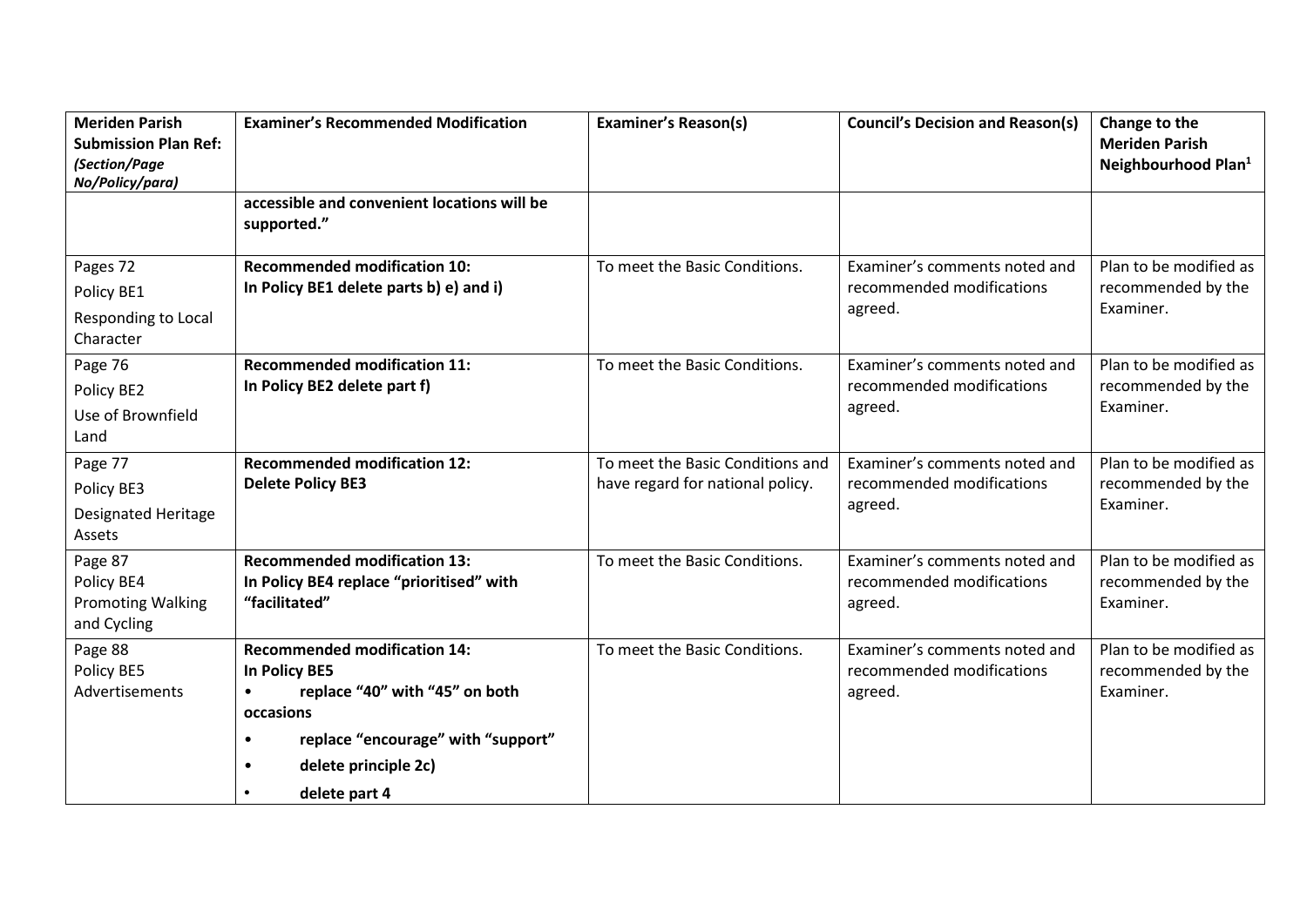| <b>Meriden Parish</b><br><b>Submission Plan Ref:</b><br>(Section/Page<br>No/Policy/para) | <b>Examiner's Recommended Modification</b>                                                                                                                                                                                                                                                                                                                                                                                                                                                                                                                                                                                                                                                                                                            | <b>Examiner's Reason(s)</b>   | <b>Council's Decision and Reason(s)</b>                               | Change to the<br><b>Meriden Parish</b><br>Neighbourhood Plan <sup>1</sup> |
|------------------------------------------------------------------------------------------|-------------------------------------------------------------------------------------------------------------------------------------------------------------------------------------------------------------------------------------------------------------------------------------------------------------------------------------------------------------------------------------------------------------------------------------------------------------------------------------------------------------------------------------------------------------------------------------------------------------------------------------------------------------------------------------------------------------------------------------------------------|-------------------------------|-----------------------------------------------------------------------|---------------------------------------------------------------------------|
|                                                                                          |                                                                                                                                                                                                                                                                                                                                                                                                                                                                                                                                                                                                                                                                                                                                                       |                               |                                                                       |                                                                           |
| Page 91<br>Policy LC1<br>Designated<br><b>Community Assets</b>                           | <b>Recommended modification 15:</b><br>In Policy LC1<br>In part 1<br>delete item 8 from the list of assets<br>$\bullet$<br>insert "(the part that is in the<br>$\bullet$<br>Neighbourhood Area)" after the listing of items<br>2, 5 and 6<br>replace the text before the list with<br>"Development proposals that will result in the<br>loss, or significant diminution, of a community<br>asset listed below will not be supported unless<br>it can be demonstrated:<br>- the asset is no longer viable; or<br>- the asset is no longer in active use and there<br>is no prospect of it being brought back into<br>active use; or<br>- the asset is to be replaced by an equivalent<br>asset in no less convenient location for users."<br>In part 2 | To meet the Basic Conditions. | Examiner's comments noted and<br>recommended modifications<br>agreed. | Plan to be modified as<br>recommended by<br>Examiner.                     |
|                                                                                          | replace "encouraged" with<br>$\bullet$<br>"supported"<br>replace a) with "the proposal will not<br>result in regular on-road parking;"                                                                                                                                                                                                                                                                                                                                                                                                                                                                                                                                                                                                                |                               |                                                                       |                                                                           |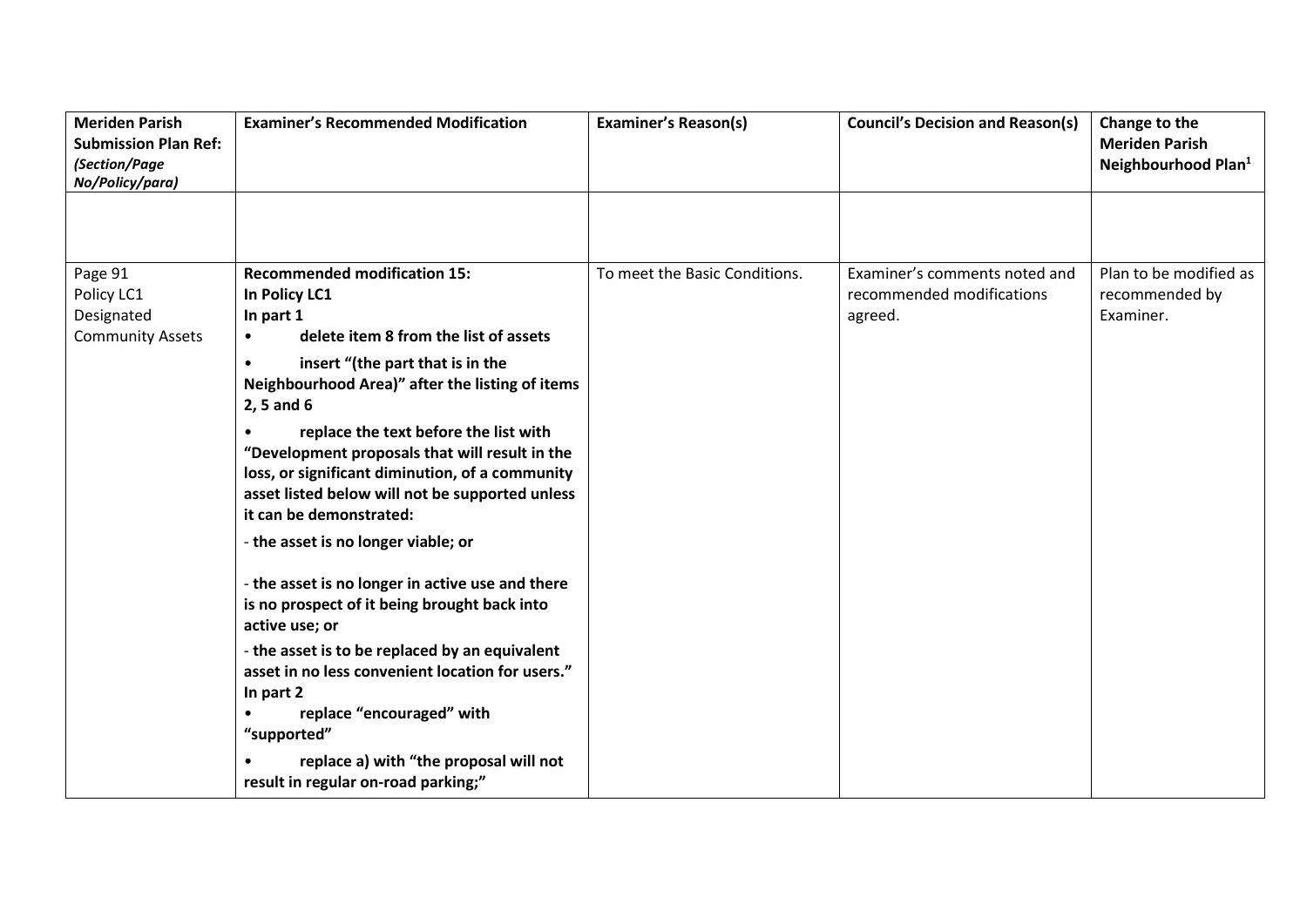| <b>Meriden Parish</b><br><b>Submission Plan Ref:</b><br>(Section/Page<br>No/Policy/para)        | <b>Examiner's Recommended Modification</b>                                                                                                                                                                                                                                               | <b>Examiner's Reason(s)</b>   | <b>Council's Decision and Reason(s)</b>                               | Change to the<br><b>Meriden Parish</b><br>Neighbourhood Plan <sup>1</sup> |
|-------------------------------------------------------------------------------------------------|------------------------------------------------------------------------------------------------------------------------------------------------------------------------------------------------------------------------------------------------------------------------------------------|-------------------------------|-----------------------------------------------------------------------|---------------------------------------------------------------------------|
|                                                                                                 | delete "or any other policy in this Plan"<br>$\bullet$<br>Delete the word "Designated" from the Policy<br>title                                                                                                                                                                          |                               |                                                                       |                                                                           |
| Page 94<br>Policy LC3<br>Protecting and<br><b>Enhancing Education</b><br>and Library Facilities | <b>Recommended modification 16:</b><br>In Policy LC3 replace part 1 with "Development<br>proposals for the expansion of facilities at the<br>existing primary school or at Meriden library<br>will be supported.                                                                         | To meet the Basic Conditions. | Examiner's comments noted and<br>recommended modifications<br>agreed. | Plan to be modified as<br>recommended by the<br>Examiner.                 |
| Page 95<br>Policy LC4<br>Designated Local<br>Green Space                                        | <b>Recommended modification 17:</b><br>In Policy LC4<br>delete parts 2 and 3<br>$\bullet$<br>replace "34-37" with "39-42"<br>$\bullet$                                                                                                                                                   | To meet the Basic Conditions. | Examiner's comments noted and<br>recommended modifications<br>agreed. | Plan to be modified as<br>recommended by the<br>Examiner.                 |
| Page 105<br>Policy LE2 Protecting<br>and Enhancing the<br><b>Village Centre</b>                 | <b>Recommended modification 18:</b><br>In Policy LE2<br>replace "40" with "45"<br>$\bullet$<br>delete "where there is no conflict with<br>$\bullet$<br>other policies in the development plan"<br>replace "be resisted" with "not be<br>supported"<br>delete "in principle"<br>$\bullet$ | To meet the Basic Conditions. | Examiner's comments noted and<br>recommended modifications<br>agreed. | Plan to be modified as<br>recommended by the<br>Examiner.                 |
| Pages 107<br>Policy LE3                                                                         | <b>Recommended modification 19:</b><br>In Policy LE3 delete "in principle"                                                                                                                                                                                                               | To meet the Basic Conditions. | Examiner's comments noted and<br>recommended modifications<br>agreed. | Plan to be modified as<br>recommended by the<br>Examiner.                 |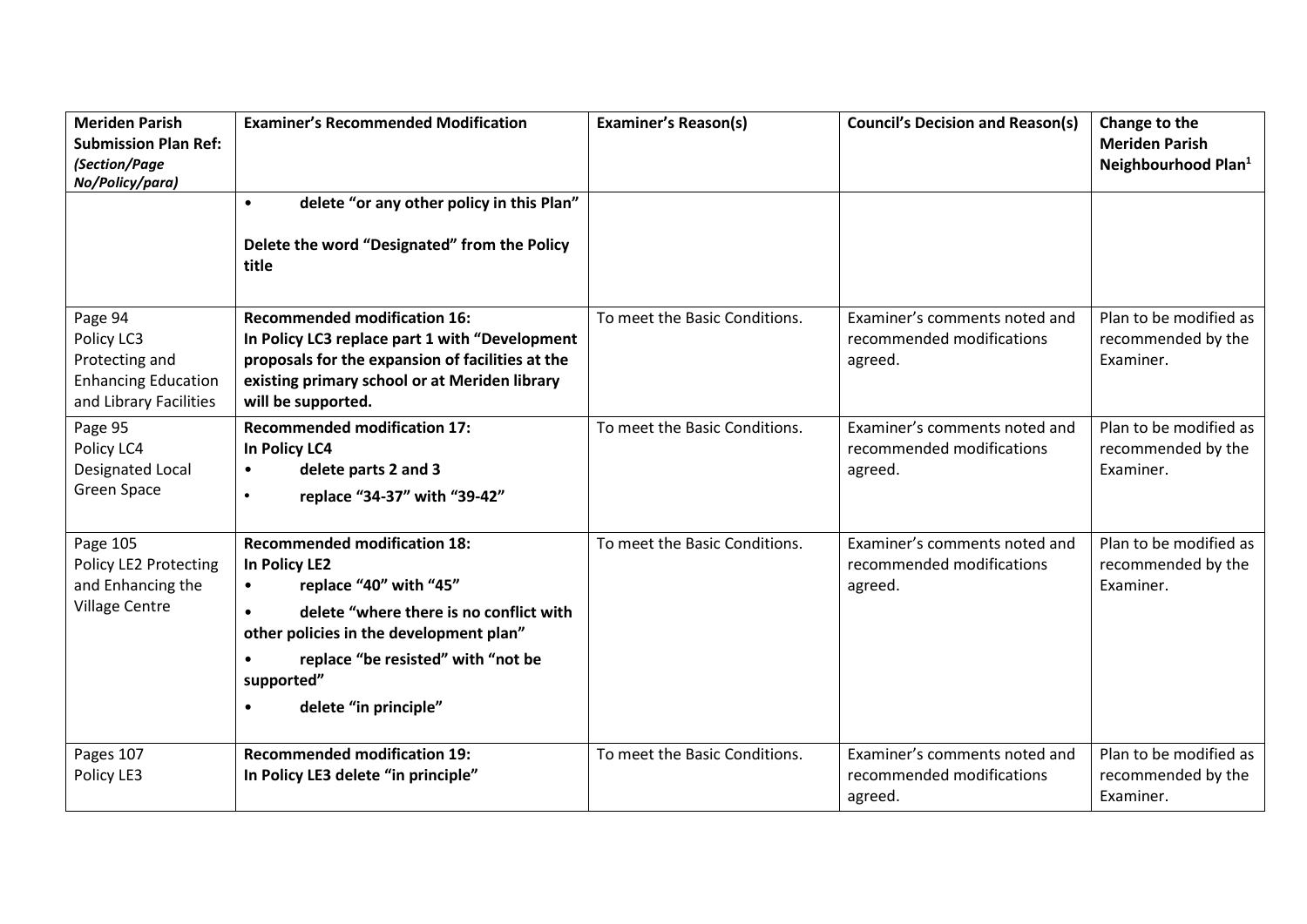| <b>Meriden Parish</b>                                         | <b>Examiner's Recommended Modification</b>                                                                                                                               | <b>Examiner's Reason(s)</b>   | <b>Council's Decision and Reason(s)</b>                               | Change to the                                             |
|---------------------------------------------------------------|--------------------------------------------------------------------------------------------------------------------------------------------------------------------------|-------------------------------|-----------------------------------------------------------------------|-----------------------------------------------------------|
| <b>Submission Plan Ref:</b>                                   |                                                                                                                                                                          |                               |                                                                       | <b>Meriden Parish</b>                                     |
| (Section/Page                                                 |                                                                                                                                                                          |                               |                                                                       | Neighbourhood Plan <sup>1</sup>                           |
| No/Policy/para)                                               |                                                                                                                                                                          |                               |                                                                       |                                                           |
| <b>Promoting High</b>                                         |                                                                                                                                                                          |                               |                                                                       |                                                           |
| Speed Broadband and                                           |                                                                                                                                                                          |                               |                                                                       |                                                           |
| Mobile                                                        |                                                                                                                                                                          |                               |                                                                       |                                                           |
| Telecommunications                                            |                                                                                                                                                                          |                               |                                                                       |                                                           |
| Page 109                                                      | <b>Recommended modification 20:</b>                                                                                                                                      | To meet the Basic Conditions. | Examiner's comments noted and                                         | Plan to be modified as                                    |
| Policy LE4                                                    | In Policy LE4                                                                                                                                                            |                               | recommended modifications                                             | recommended by the                                        |
| Agricultural Land and<br><b>Farm Diversification</b>          | replace "Agricultural Classification"<br>$\bullet$<br>with "Agricultural Land Classification"                                                                            |                               | agreed.                                                               | Examiner.                                                 |
|                                                               | replace "agricultural land is necessary,<br>$\bullet$<br>and no other land of poorer agricultural quality<br>is available" with "that agricultural land is<br>necessary" |                               |                                                                       |                                                           |
|                                                               | replace "considered compatible with<br>this policy" with "supported"<br>delete part 3 of the policy<br>$\bullet$                                                         |                               |                                                                       |                                                           |
| Pages 111<br>Policy LE5<br>Homeworking and<br>Live-Work Units | <b>Recommended modification 21:</b><br>In Policy LE5<br>replace "All new dwellings are<br>encouraged to" with "Development proposals<br>for new dwellings that"          | To meet the Basic Conditions. | Examiner's comments noted and<br>recommended modifications<br>agreed. | Plan to be modified as<br>recommended by the<br>Examiner. |
|                                                               | after "broadband" insert "will be<br>$\bullet$<br>supported"                                                                                                             |                               |                                                                       |                                                           |
|                                                               | replace part 2b) with "It is<br>demonstrated neither use will necessitate<br>regular on-road parking;"                                                                   |                               |                                                                       |                                                           |